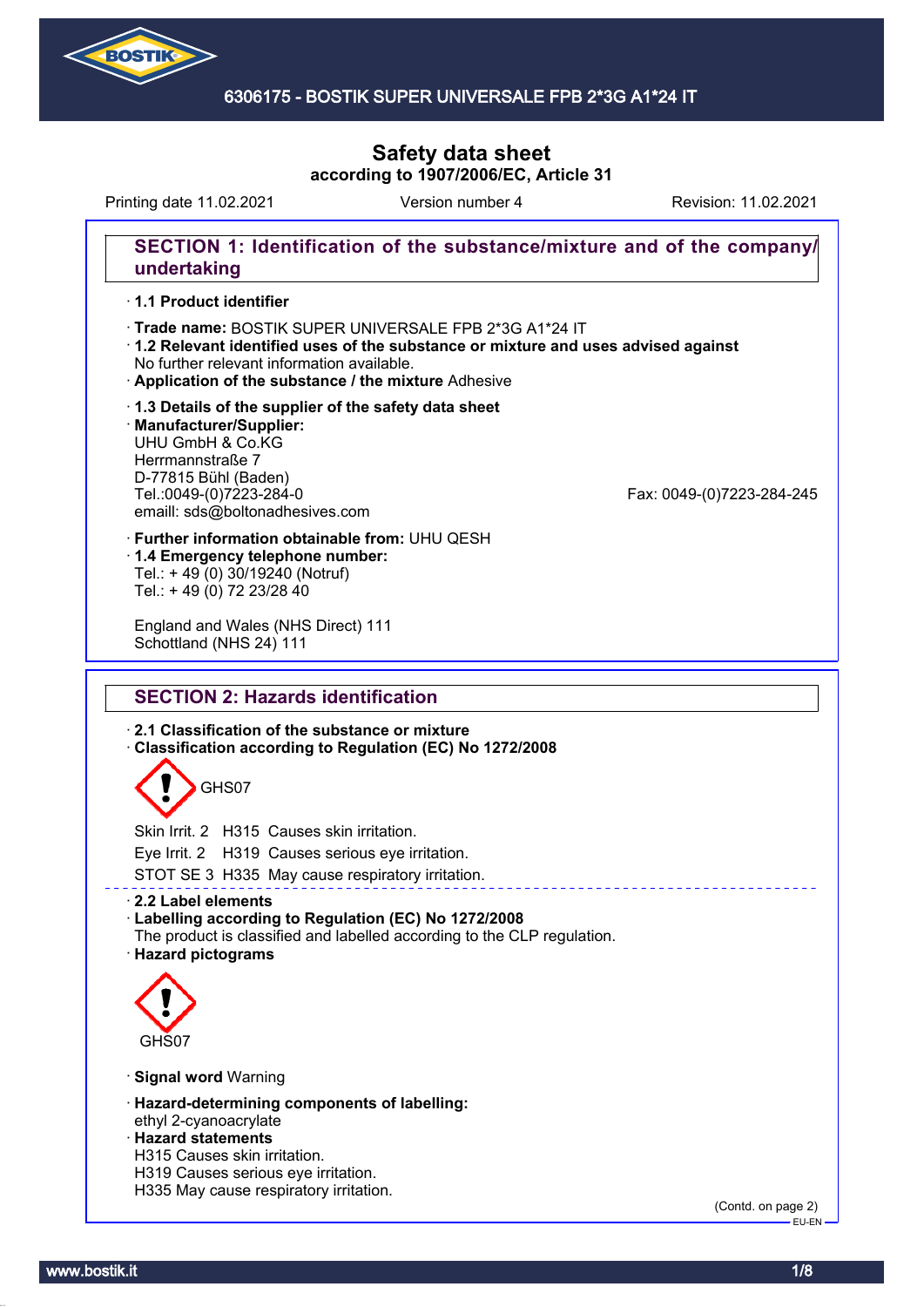

Printing date 11.02.2021 **Version number 4** Revision: 11.02.2021

#### Trade name: BOSTIK SUPER UNIVERSALE FPB 2\*3G A1\*24 IT

#### · **Precautionary statements**

(Contd. of page 1)

- P101 If medical advice is needed, have product container or label at hand.<br>P261 Mooid breathing vapours Avoid breathing vapours. P302+P352 IF ON SKIN: Wash with plenty of soap and water.
- P305+P351+P338 IF IN EYES: Rinse cautiously with water for several minutes. Remove contact lenses, if present and easy to do. Continue rinsing.
- P501 Dispose of contents/container in accordance with national regulations.
- · **Additional information:**
- Cyanoacrylate. Danger. Bonds skin and eyes in seconds. Keep out of the reach of children.
- · **2.3 Other hazards**
- · **Results of PBT and vPvB assessment**
- · **PBT:** Not applicable.
- · **vPvB:** Not applicable.

# **SECTION 3: Composition/information on ingredients**

· **3.2 Mixtures**

· **Description:** Adhesive

#### · **Dangerous components:**

CAS: 7085-85-0 EINECS: 230-391-5 Index number: 607-236-00-9 Reg.nr.: 01-2119527766-29- **XXXX** 

ethyl 2-cyanoacrylate

 Skin Irrit. 2, H315; Eye Irrit. 2, H319; STOT SE 3, H<sub>335</sub>

50-100%

· **Additional information:** For the wording of the listed hazard phrases refer to section 16.

# **SECTION 4: First aid measures**

- · **4.1 Description of first aid measures**
- · **General information:** No special measures required.
- · **After inhalation:**

In case of unconsciousness place patient stably in side position for transportation.

· **After skin contact:** Immediately wash with water and soap and rinse thoroughly.

#### · **After eye contact:**

Rinse opened eye for several minutes under running water. If symptoms persist, consult a doctor.

- · **After swallowing:** If symptoms persist consult doctor.
- · **4.2 Most important symptoms and effects, both acute and delayed** No further relevant information available.

· **4.3 Indication of any immediate medical attention and special treatment needed** No further relevant information available.

# **SECTION 5: Firefighting measures**

- · **5.1 Extinguishing media**
- · **Suitable extinguishing agents:**

CO2, powder or water spray. Fight larger fires with water spray or alcohol resistant foam.

(Contd. on page 3) EU-EN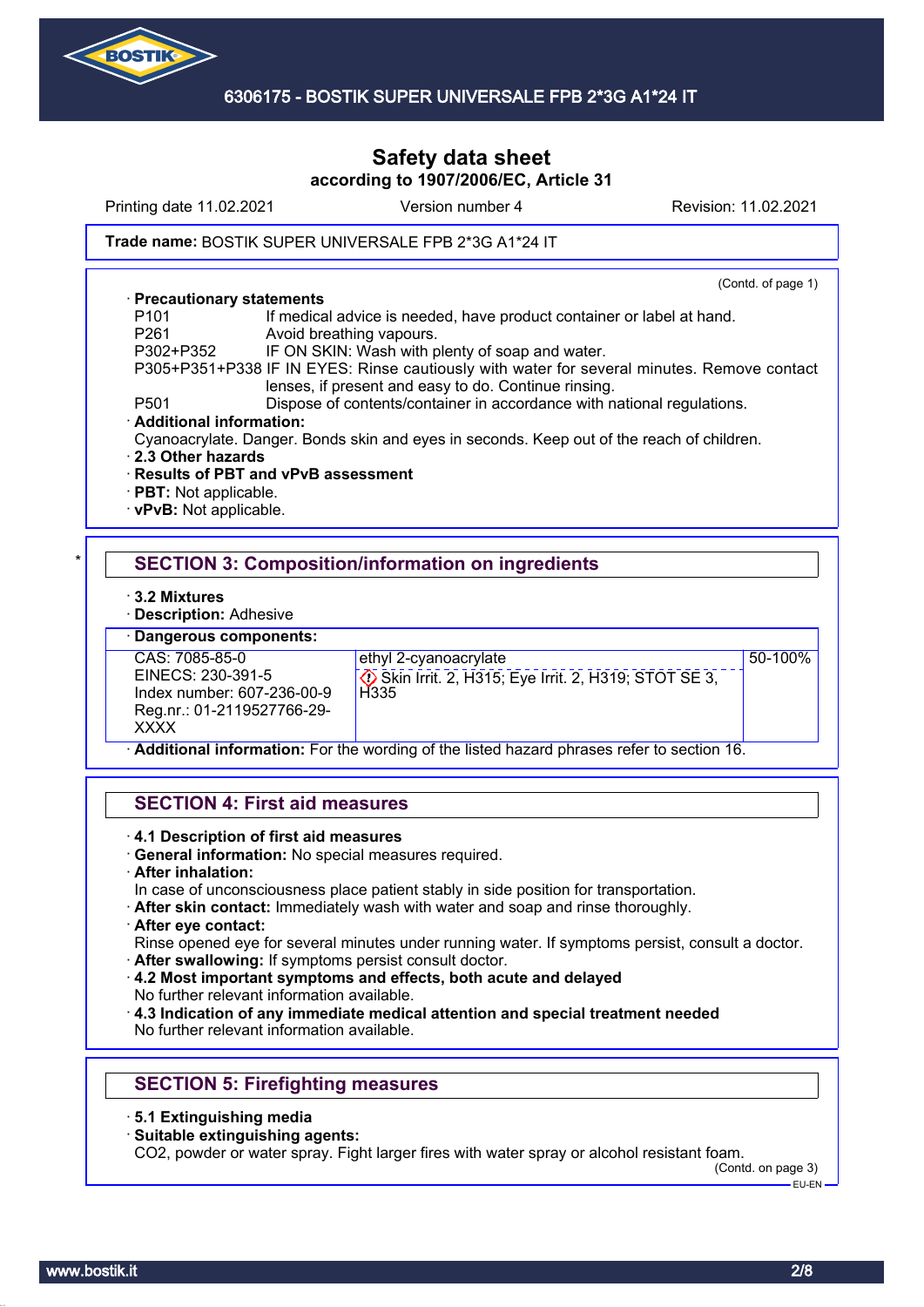

Printing date 11.02.2021 **Version number 4** Revision: 11.02.2021

(Contd. of page 2)

Trade name: BOSTIK SUPER UNIVERSALE FPB 2\*3G A1\*24 IT

· **5.2 Special hazards arising from the substance or mixture**

No further relevant information available.

· **5.3 Advice for firefighters**

· **Protective equipment:** No special measures required.

## **SECTION 6: Accidental release measures**

· **6.1 Personal precautions, protective equipment and emergency procedures** Not required.

· **6.2 Environmental precautions:** Do not allow to enter sewers/ surface or ground water.

· **6.3 Methods and material for containment and cleaning up:**

Send for recovery or disposal in suitable receptacles.

Absorb with liquid-binding material (sand, diatomite, acid binders, universal binders, sawdust). Ensure adequate ventilation.

· **6.4 Reference to other sections** See Section 7 for information on safe handling. See Section 8 for information on personal protection equipment. See Section 13 for disposal information.

# **SECTION 7: Handling and storage**

· **7.1 Precautions for safe handling**

Ensure good ventilation/exhaustion at the workplace. Open and handle receptacle with care.

Prevent formation of aerosols.

· **Information about fire - and explosion protection:** No special measures required.

#### · **7.2 Conditions for safe storage, including any incompatibilities**

· **Storage:**

· **Requirements to be met by storerooms and receptacles:** No special requirements.

· **Information about storage in one common storage facility:** Not required.

· **Further information about storage conditions:** Keep container tightly sealed.

- · **Storage class:** 10
- · **7.3 Specific end use(s)** No further relevant information available.

# **SECTION 8: Exposure controls/personal protection**

· **Additional information about design of technical facilities:** No further data; see item 7.

- · **8.1 Control parameters**
- · **Ingredients with limit values that require monitoring at the workplace:**

The product does not contain any relevant quantities of materials with critical values that have to be monitored at the workplace.

· **Additional information:** The lists valid during the making were used as basis.

- · **8.2 Exposure controls**
- · **Personal protective equipment:**
- · **General protective and hygienic measures:**

The usual precautionary measures are to be adhered to when handling chemicals. Keep away from foodstuffs, beverages and feed.

Immediately remove all soiled and contaminated clothing

(Contd. on page 4) EU-EN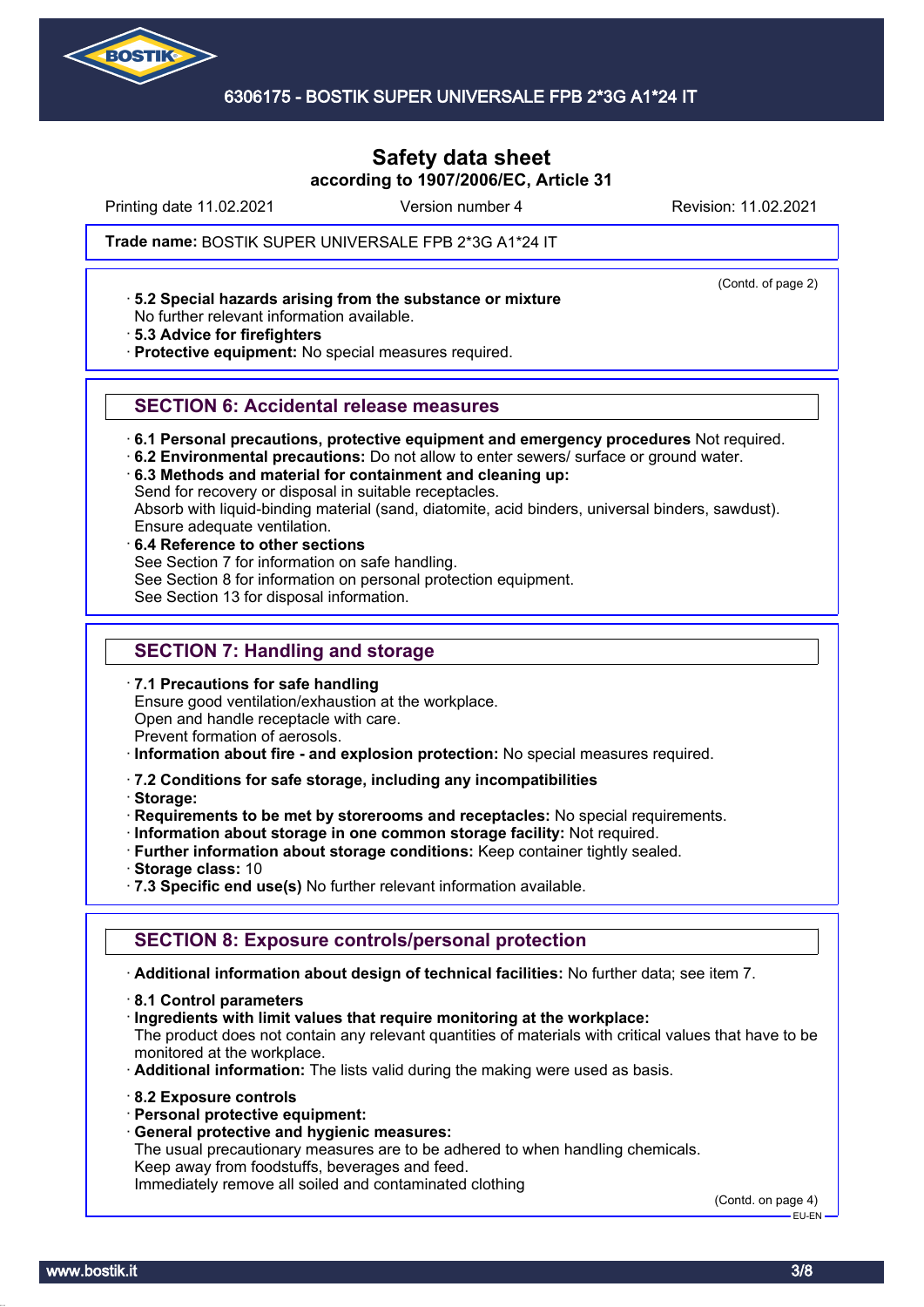

Printing date 11.02.2021 Version number 4 Revision: 11.02.2021

Trade name: BOSTIK SUPER UNIVERSALE FPB 2\*3G A1\*24 IT



Goggles recommended during refilling

| 9.1 Information on basic physical and chemical properties |                                    |  |
|-----------------------------------------------------------|------------------------------------|--|
| <b>General Information</b>                                |                                    |  |
| · Appearance:                                             |                                    |  |
| Form:                                                     | Fluid                              |  |
| Colour:                                                   | According to product specification |  |
| · Odour:                                                  | Characteristic                     |  |
| Odour threshold:                                          | Not determined.                    |  |
| · pH-value:                                               | Not determined.                    |  |
| $\cdot$ Change in condition                               |                                    |  |
| <b>Melting point/freezing point:</b>                      | Undetermined.                      |  |
| Initial boiling point and boiling range: 60 °C            |                                    |  |
| · Flash point:                                            | 82 °C                              |  |
| · Flammability (solid, gas):                              | Not applicable.                    |  |
| · Decomposition temperature:                              | Not determined.                    |  |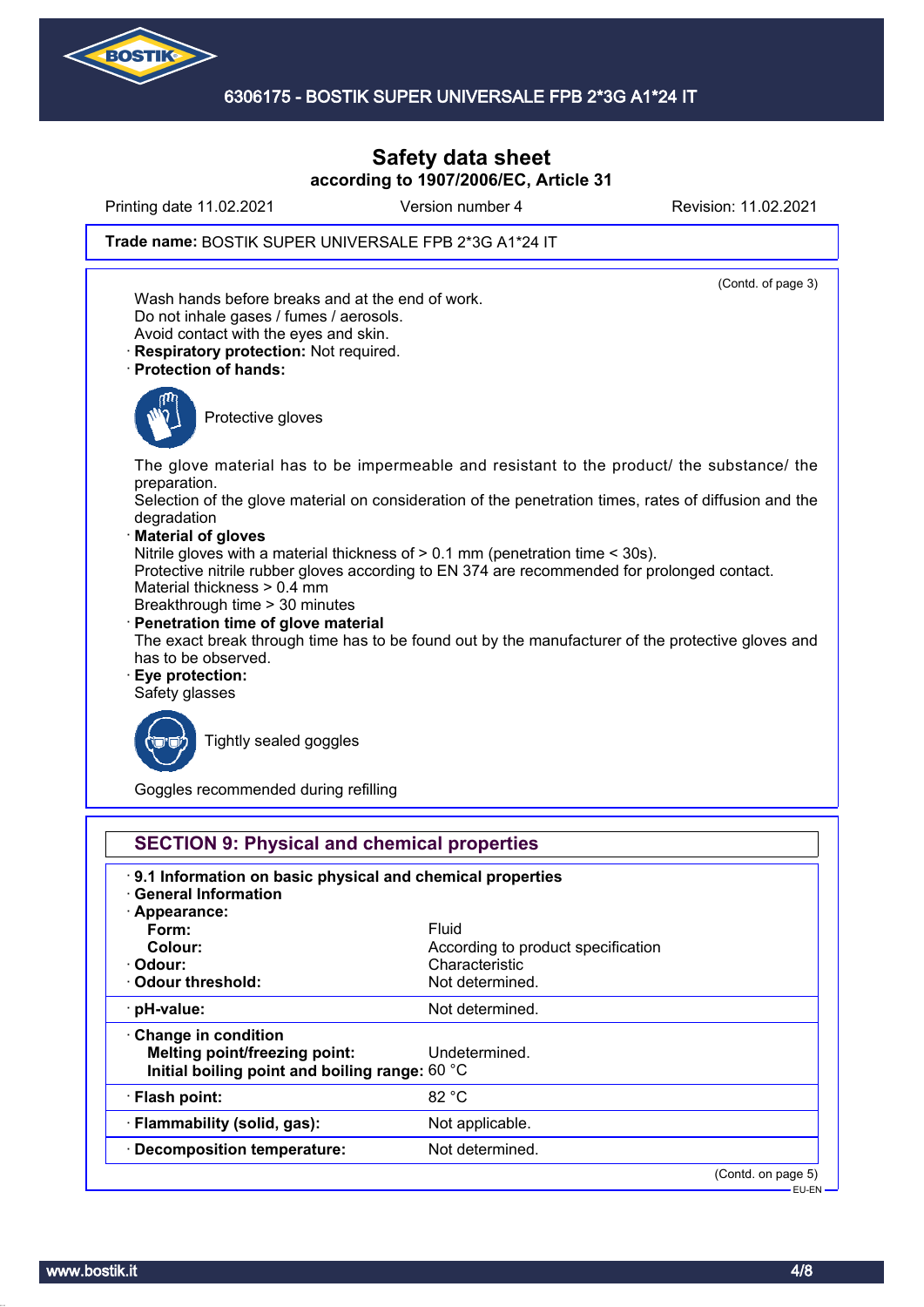

Printing date 11.02.2021 **Version number 4** Revision: 11.02.2021

#### Trade name: BOSTIK SUPER UNIVERSALE FPB 2\*3G A1\*24 IT

|                                           | (Contd. of page 4)                                                                                                                                                    |  |
|-------------------------------------------|-----------------------------------------------------------------------------------------------------------------------------------------------------------------------|--|
| · Auto-ignition temperature:              | Product is not selfigniting.                                                                                                                                          |  |
| <b>Explosive properties:</b>              | Product does not present an explosion hazard.                                                                                                                         |  |
| <b>Explosion limits:</b>                  |                                                                                                                                                                       |  |
| Lower:                                    | Not determined.                                                                                                                                                       |  |
| Upper:                                    | Not determined.                                                                                                                                                       |  |
| · Vapour pressure:                        | Not determined.                                                                                                                                                       |  |
| Density at 20 °C:                         | 1.044 $g/cm^{3}$                                                                                                                                                      |  |
| <b>Relative density</b>                   | Not determined.                                                                                                                                                       |  |
| · Vapour density                          | Not determined.                                                                                                                                                       |  |
| <b>Evaporation rate</b>                   | Not determined.                                                                                                                                                       |  |
| · Solubility in / Miscibility with        |                                                                                                                                                                       |  |
| water:                                    | Not miscible or difficult to mix.                                                                                                                                     |  |
| · Partition coefficient: n-octanol/water: | Not determined.                                                                                                                                                       |  |
| · Viscosity:                              |                                                                                                                                                                       |  |
| Dynamic at 20 °C:                         | 70 mPas                                                                                                                                                               |  |
| Kinematic:                                | Not determined.                                                                                                                                                       |  |
| · Solvent content:                        |                                                                                                                                                                       |  |
| Solids content:                           | 6.0%                                                                                                                                                                  |  |
| ⋅ 9.2 Other information                   | All relevant physical data were determined for the<br>mixture. All non-determined data are not measurable or<br>not relevant for the characterization of the mixture. |  |
|                                           |                                                                                                                                                                       |  |

#### **SECTION 10: Stability and reactivity**

· **10.1 Reactivity** No further relevant information available.

- · **10.2 Chemical stability**
- · **Thermal decomposition / conditions to be avoided:**
- No decomposition if used according to specifications.
- · **10.3 Possibility of hazardous reactions** No dangerous reactions known.
- · **10.4 Conditions to avoid** No further relevant information available.
- · **10.5 Incompatible materials:** No further relevant information available.
- · **10.6 Hazardous decomposition products:** No dangerous decomposition products known.

# **SECTION 11: Toxicological information**

- · **11.1 Information on toxicological effects**
- · **Acute toxicity** Based on available data, the classification criteria are not met.
- · **Primary irritant effect:**
- · **Skin corrosion/irritation**
- Causes skin irritation.
- · **Serious eye damage/irritation**
- Causes serious eye irritation.
- · **Respiratory or skin sensitisation** Based on available data, the classification criteria are not met.

(Contd. on page 6) EU-EN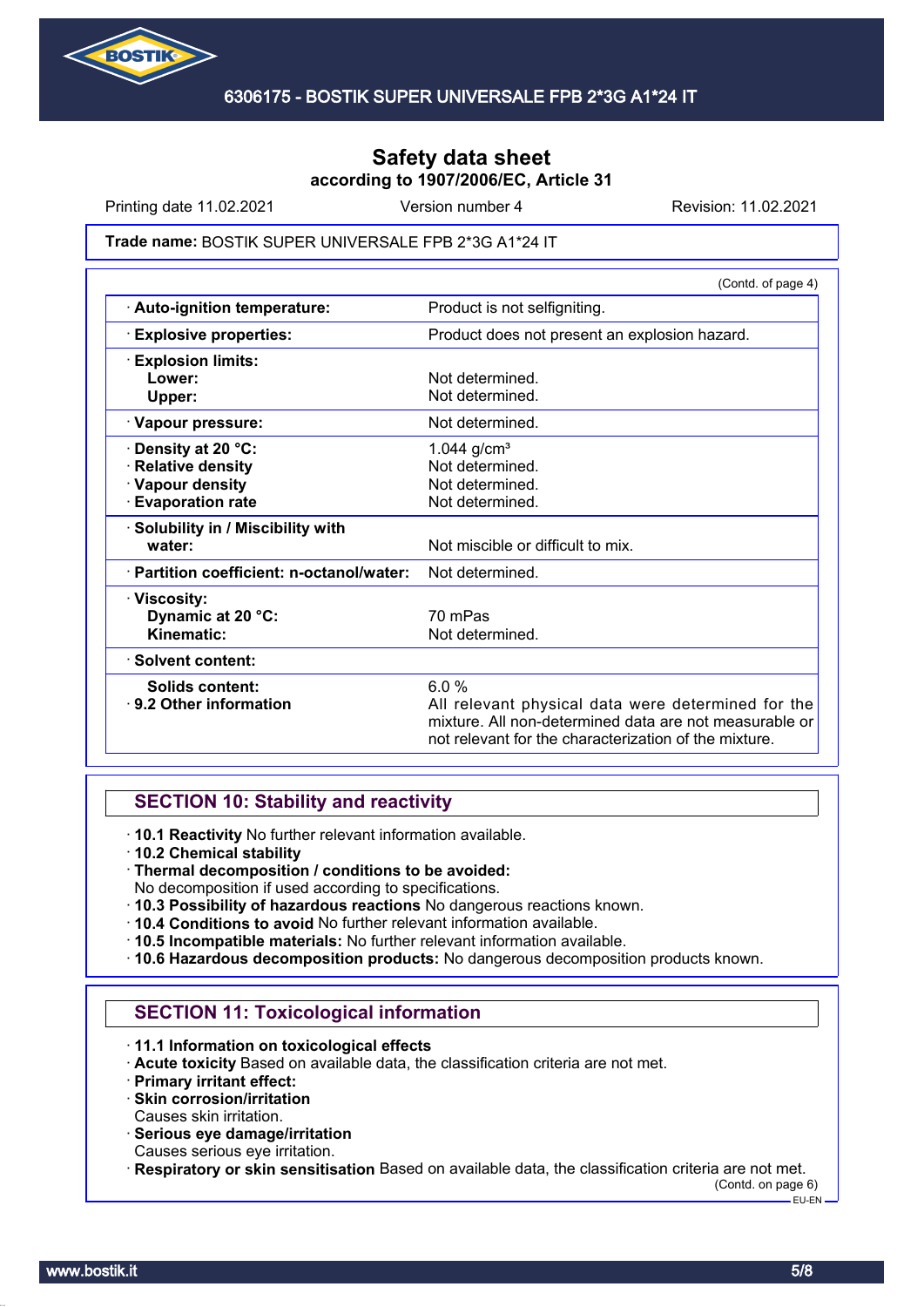

Printing date 11.02.2021 **Version number 4** Revision: 11.02.2021

(Contd. of page 5)

#### Trade name: BOSTIK SUPER UNIVERSALE FPB 2\*3G A1\*24 IT

· **Acute effects (acute toxicity, irritation and corrosivity)** Not applicable.

· **Sensitisation** Not applicable.

· **Repeated dose toxicity** Not applicable.

· **CMR effects (carcinogenity, mutagenicity and toxicity for reproduction)**

· **Germ cell mutagenicity** Not applicable.

· **Carcinogenicity** Based on available data, the classification criteria are not met.

· **Reproductive toxicity** Based on available data, the classification criteria are not met.

· **STOT-single exposure**

May cause respiratory irritation.

· **STOT-repeated exposure** Based on available data, the classification criteria are not met.

· **Aspiration hazard** Based on available data, the classification criteria are not met.

# **SECTION 12: Ecological information**

· **12.1 Toxicity**

· **Aquatic toxicity:** No further relevant information available.

· **12.2 Persistence and degradability** No further relevant information available.

· **12.3 Bioaccumulative potential** No further relevant information available.

· **12.4 Mobility in soil** No further relevant information available.

· **Additional ecological information:**

· **General notes:**

Water hazard class 1 (German Regulation) (Self-assessment): slightly hazardous for water Do not allow undiluted product or large quantities of it to reach ground water, water course or sewage system.

· **12.5 Results of PBT and vPvB assessment**

· **PBT:** Not applicable.

· **vPvB:** Not applicable.

· **12.6 Other adverse effects** No further relevant information available.

# **SECTION 13: Disposal considerations**

· **13.1 Waste treatment methods**

· **Recommendation**

Must not be disposed together with household garbage. Do not allow product to reach sewage system.

Disposal must be made according to official regulations.

· **Uncleaned packaging:**

**Recommendation:** Disposal must be made according to official regulations.

# **SECTION 14: Transport information**

· **14.1 UN-Number**

**ADR/ADN, IMDG, IATA** not regulated -

ADN **ADN** not regulated

(Contd. on page 7) EU-EN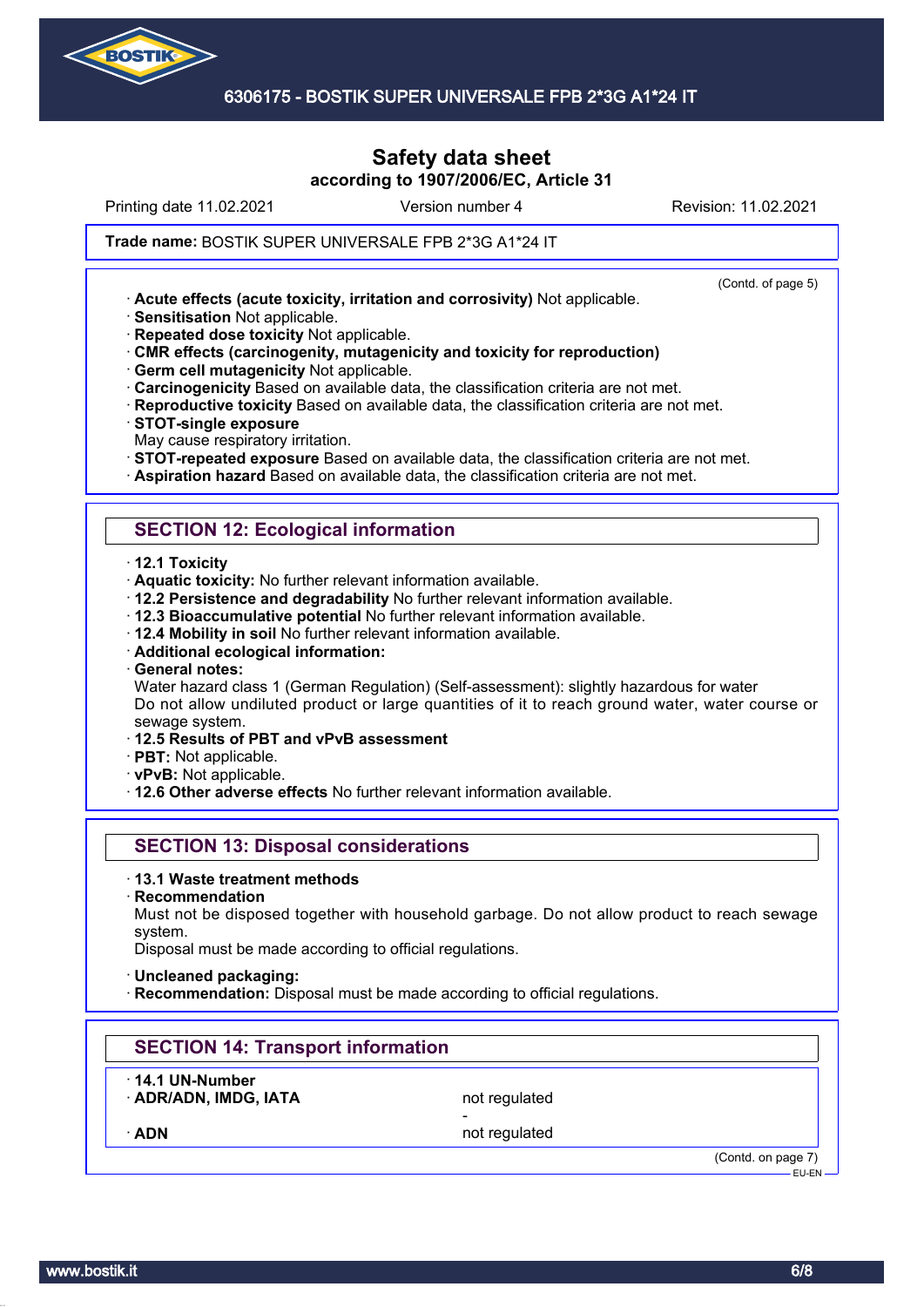

Printing date 11.02.2021 **Version number 4** Revision: 11.02.2021

Trade name: BOSTIK SUPER UNIVERSALE FPB 2\*3G A1\*24 IT

|                                                                            | (Contd. of page 6)                                      |
|----------------------------------------------------------------------------|---------------------------------------------------------|
| 14.2 UN proper shipping name<br>· ADR/ADN, ADN, IMDG, IATA                 | not regulated                                           |
| 14.3 Transport hazard class(es)                                            |                                                         |
| · ADR/ADN, ADN, IMDG, IATA<br>· Class                                      | not regulated                                           |
| 14.4 Packing group<br>· ADR/ADN, IMDG, IATA                                | not regulated                                           |
| ⋅14.5 Environmental hazards:                                               | Not applicable.                                         |
| 14.6 Special precautions for user                                          | Not applicable.                                         |
| 14.7 Transport in bulk according to Annex II<br>of Marpol and the IBC Code | Not applicable.                                         |
| · Transport/Additional information:                                        | Not dangerous according to the above<br>specifications. |
| · UN "Model Regulation":                                                   | not regulated                                           |
|                                                                            |                                                         |

## **SECTION 15: Regulatory information**

- · **15.1 Safety, health and environmental regulations/legislation specific for the substance or mixture**
- · **Directive 2012/18/EU**

· **Named dangerous substances - ANNEX I** None of the ingredients is listed.

· **REGULATION (EC) No 1907/2006 ANNEX XVII** Conditions of restriction: 3

· **DIRECTIVE 2011/65/EU on the restriction of the use of certain hazardous substances in electrical and electronic equipment – Annex II**

None of the ingredients is listed.

· **15.2 Chemical safety assessment:** A Chemical Safety Assessment has not been carried out.

# **SECTION 16: Other information**

This information is based on our present knowledge. However, this shall not constitute a guarantee for any specific product features and shall not establish a legally valid contractual relationship.

#### · **Relevant phrases**

H315 Causes skin irritation.

- H319 Causes serious eye irritation.
- H335 May cause respiratory irritation.

| Classification according to Regulation (EC) No 1272/2008                                                                         |                                                      |  |
|----------------------------------------------------------------------------------------------------------------------------------|------------------------------------------------------|--|
| Skin corrosion/irritation                                                                                                        | The classification of the mixture is generally based |  |
| Serious eye damage/eye irritation<br>Specific target organ toxicity (single exposure) according to Regulation (EC) No 1272/2008. | on the calculation method using substance data       |  |
|                                                                                                                                  |                                                      |  |

- · **Department issuing SDS:** UHU QESH
- · **Contact:** UHU QESH

(Contd. on page 8)

EU-EN